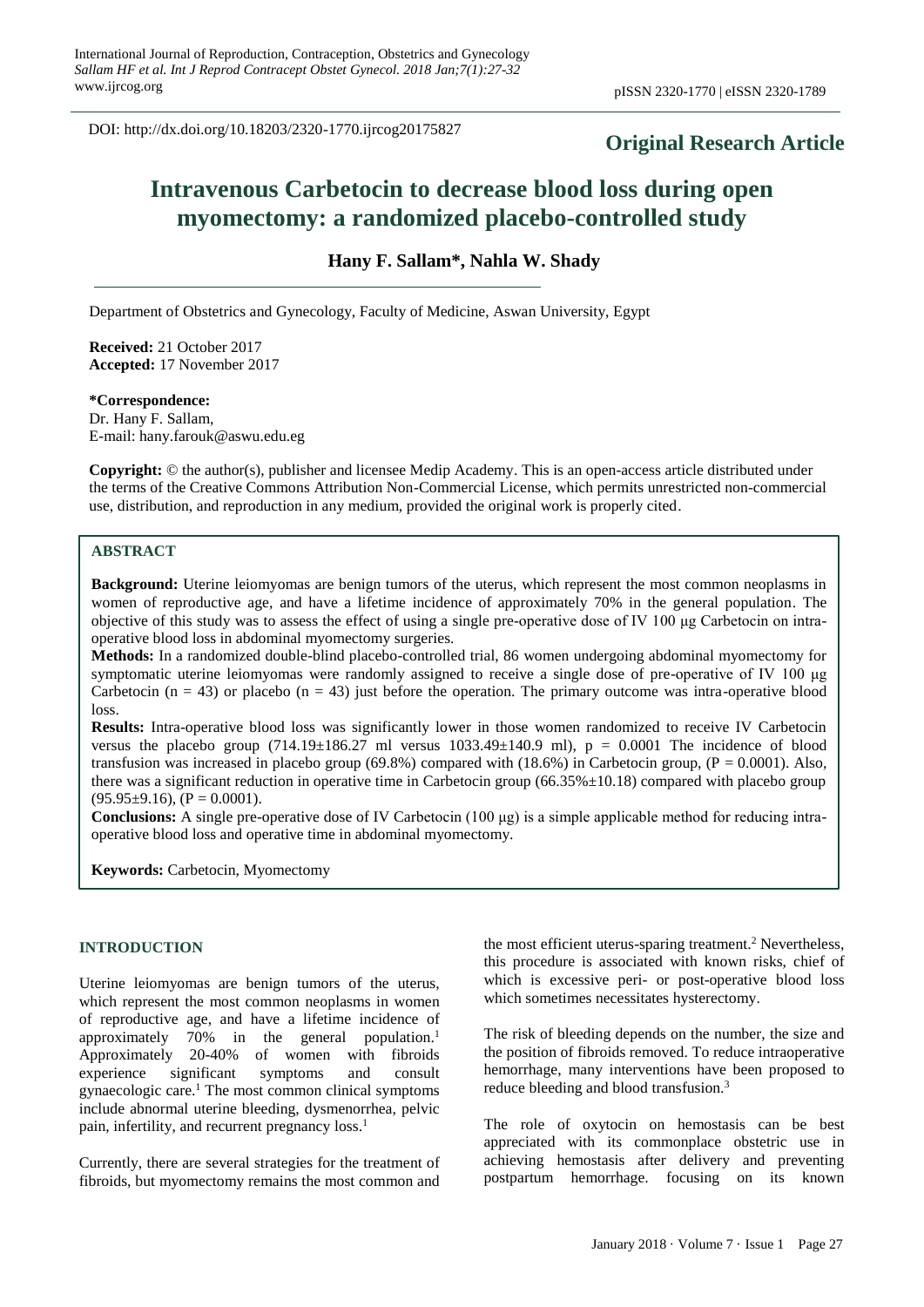physiologic role of stimulating uterine contraction via its action on smooth muscle cells, oxytocin's utility in attenuating blood loss during myomectomies has been evaluated in multiple research studies.<sup>4</sup>

Although the expression of oxytocin receptors is believed to be strictly related to pregnancy, their presence has recently been being demonstrated in leiomyomata's uterus.<sup>5</sup>

The first randomized placebo control study on the use of oxytocin was carried out in 2005. Ninety-four patients were randomized to receive oxytocin during open myomectomy. The protocol adopted was 15 UI dissolved in 125 ml of normal saline solution. There was no significant difference in terms of perioperative blood loss and transfusion rate between placebo and treated group.<sup>6</sup> Conversely, the infusion of oxytocin at a rate of 40 mu/ml during laparoscopic myomectomy seems to have beneficial effects.<sup>7</sup>

Nevertheless, oxytocin has a short half-life (4-10 minutes), necessitating continuous intravenous infusion. Moreover, saturation of myometrial oxytocin receptors could reduce its effectiveness, and excessive dosing can lead to coronary-artery contraction and hypotension; additionally, water intoxication can occur owing to its anti-diuretic effects.<sup>8</sup>

Carbetocin is a long-acting synthetic analogue of oxytocin that can be administered as a single-dose injection, either intravenously or intramuscularly.<sup>9</sup> Intravenously administered Carbetocin has a half-life of approximately 40 minutes, around 4-10 times longer than that reported for oxytocin.<sup>9</sup>

Following intramuscular injection, Carbetocin reaches peak plasma concentrations in less than 30 minutes and has 80% bioavailability. <sup>9</sup> Carbetocin onset of action is rapid irrespective of administration route, but duration of action is longer following intramuscular injection. The optimal Carbetocin dose (intravenous or intramuscular) is  $100 \mu$ g.<sup>10</sup>

The aim of this study was to assess the effect of using a single pre-operative dose of IV 100 μg Carbetocin on intra-operative blood loss in abdominal myomectomy surgeries.

#### **METHODS**

This study was a double blinded randomized controlled study in two parallel groups, with intervention and placebo allocation ratio 1:1, conducted in Aswan university, Egypt from May 2015 to May 2017.

#### *Inclusion criteria*

Women who attended the Outpatient Gynecology clinic, seeking treatment for symptomatic leiomyomas and scheduled to undergo abdominal myomectomy with number of myoma not exceeding five and staging of myoma from  $(3 \text{ to } 6)$  according to FIGO staging.<sup>11</sup>

## *Exclusion criteria*

- Patients undergone vaginal or laparoscopic myomectomy.
- Patients received preoperative embolization or Gn-Rh analogue.
- Cervical and broad ligament myoma.
- Number of myoma more than five.
- Myoma FIGO staging  $(1,2,7 \text{ and } 8).$ <sup>11</sup>

The participants who fulfilled the eligibility criteria were explained about the study. Informed consent was obtained from them, one hundred patients were invited for the study, eleven not meeting inclusion criteria and three refused to participate therefor eighty-six patients were included in the study. All participants undergone detailed history, general, abdominal and vaginal examinations, body mass index (BMI) was calculated and pelvic ultrasound examination was undertaken for all participants to assess the number and location of myomas and the largest myoma diameter.

#### *Randomization*

Patients were randomized to study and placebo groups, each compromised of forty-three patients according to a two-blocked randomization list which was coded (1 or 2) at 1:1 ratio. The two parallel groups were prepared using a Computer-generated randomization system.

The allocated groups will be concealed in serially numbered sealed opaque envelopes that will only be opened after recruitment. Patient allocation will be performed prior to the induction of anesthesia by an independent person, who will not otherwise be involved in this study.

The trial will be appropriately blinded; the participants, outcome assessors and the surgeon performing the procedure will be blinded to the medication type, which will be used.

#### *Intervention*

Eligible participants were allocated to one of two groups after induction of spinal anesthesia and immediately prior to the operation. The Carbetocin group received 100 μg IV Carbetocin (1ml) [Pabal, Ferring (UK)] in 5 ml saline just before skin in scion. The placebo group received 5 ml IV pure normal saline just before skin incision. In all operations, the abdomen was exposed through a Pfannensteil incision, abdominal myomectomy was performed then the uterine incision was repaired by twolayer suturing by the same gynecological surgeon team, who were all blinded to the medication given.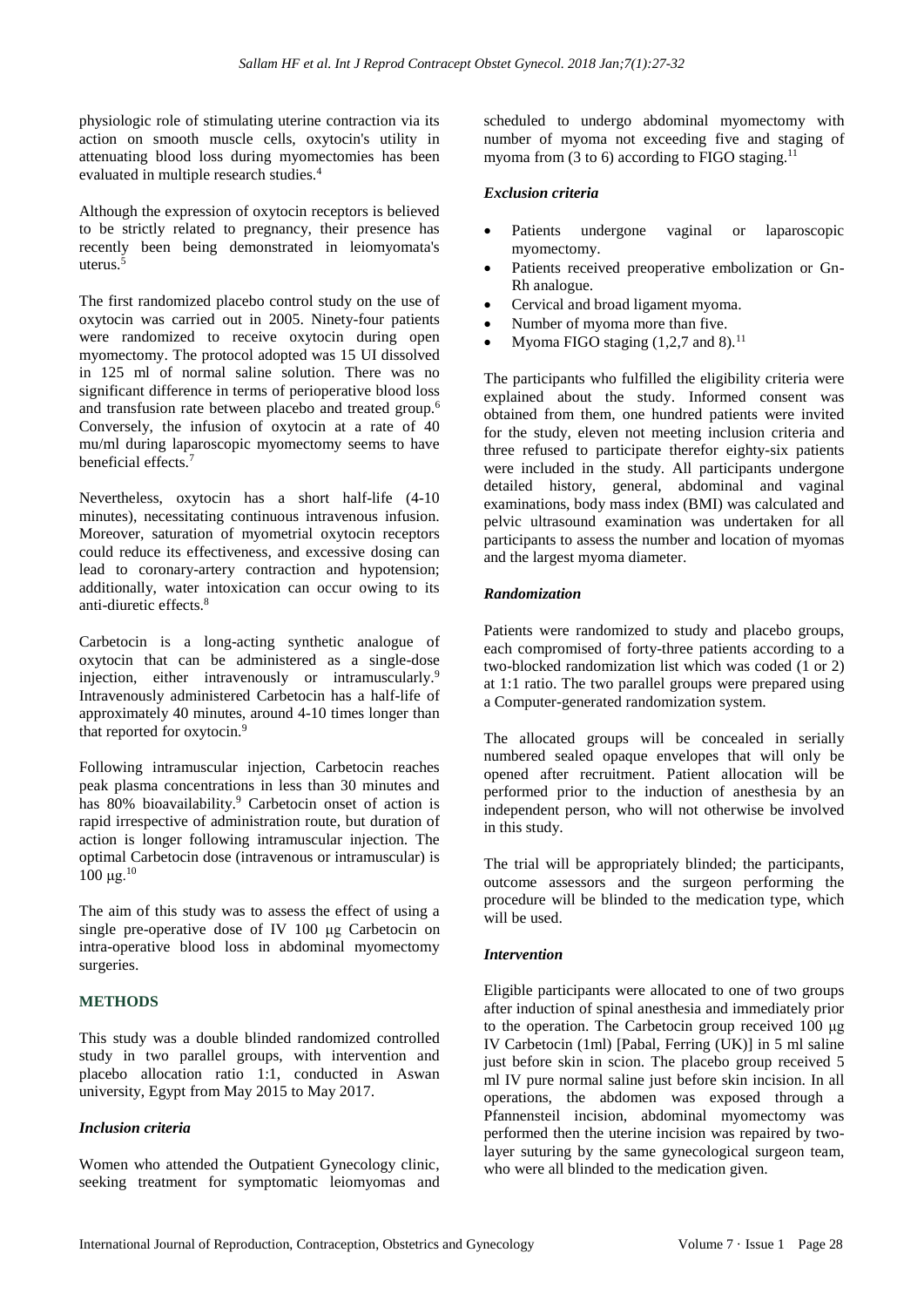#### *Blood loss estimation*

Intraoperative blood loss was measured by adding the volume of the contents of the suction bottle and the difference in weight (in grams) between the dry and the soaked operation sheets and towels (1 gram = 1 ml.).

#### *Study outcome*

The primary outcome was estimation of intraoperative blood loss (ml). The secondary outcome measures included need for blood transfusion, operative time, period for hospitalization. Also, Hemoglobin concentration was done in all patients preoperative and 24 hours postoperative and the change in concentration was noted. Any side effects were recorded.



**Figure 1: The study flowchart.**

#### *Statistically analysis*

The data were entered and statistically analyzed using the Statistical Package for Social Sciences (SPSS) version 16. Qualitative data were described as numbers and percentages. Chi-square test was used for comparison between groups. Quantitative data were described as means (SD) or medians, as appropriate. They were tested for normality by Kolmogorov-Smirnov test. In the normally distributed variables, independent sample t-test was used for comparison between groups. In the nonnormally distributed variables, Mann-Whitney test was used for comparison between groups. Odds ratios and their 95% confidence interval were calculated. "p value ≤0.05" was considered to be statistically significant.

#### **RESULTS**

Present study started with 100 patients who were asked to participate, 14 patients were excluded, 11 patients not meeting inclusion criteria and 3 patients refuse to participate. The remaining 86 patients with, 43 patients randomized to Carbetocin (study group) and 43 patients to placebo (control group) were included in the final analysis.

There was no significant difference between the two groups with respect to their age, weight, height, body mass index (BMI), parity, myoma number, myoma stage, size of the largest myoma, uterine size and history of previous scar (Table 1).

There was high significant reduction in intraoperative blood loss in Carbetocin group  $(714.19 \pm 186.27)$ compared with placebo group  $(1033.49 \pm 140.9)$  $(P=0.0001)$ .

The incidence of blood transfusion was increased in placebo group 30 (69.8%) patients compared with 8  $(18.6\%)$  patients in Carbetocin group,  $(P=0.0001)$ .

Also, there was a highly significant reduction in operative time in Carbetocin group  $(66.35\% \pm 10.18)$  compared with placebo group (95.95  $\pm$ 9.16), (P= 0.0001).

There was no significant difference in related to initial hemoglobin concentration between the two groups, however there was a reduction in 24-hour post-operative hemoglobin concentration in placebo group than Carbetocin group, but this reduction not reach the significant difference,  $(P= 0.069)$ .

Finally, no significant difference between the two groups in related to their hospital stay,  $(P= 0.514)$ . (Table 2)

#### Study power calculation

As the average amount of blood loss was the primary outcome of this research, study power was calculated online (www.dssresearch.com) using the average value of the intervention group (714.2  $\pm$  186.3) and that of the control group (1033.5  $\pm$  140.9), the sample size was 43 for each group with 95% confidence level. The study power was found to be 100%.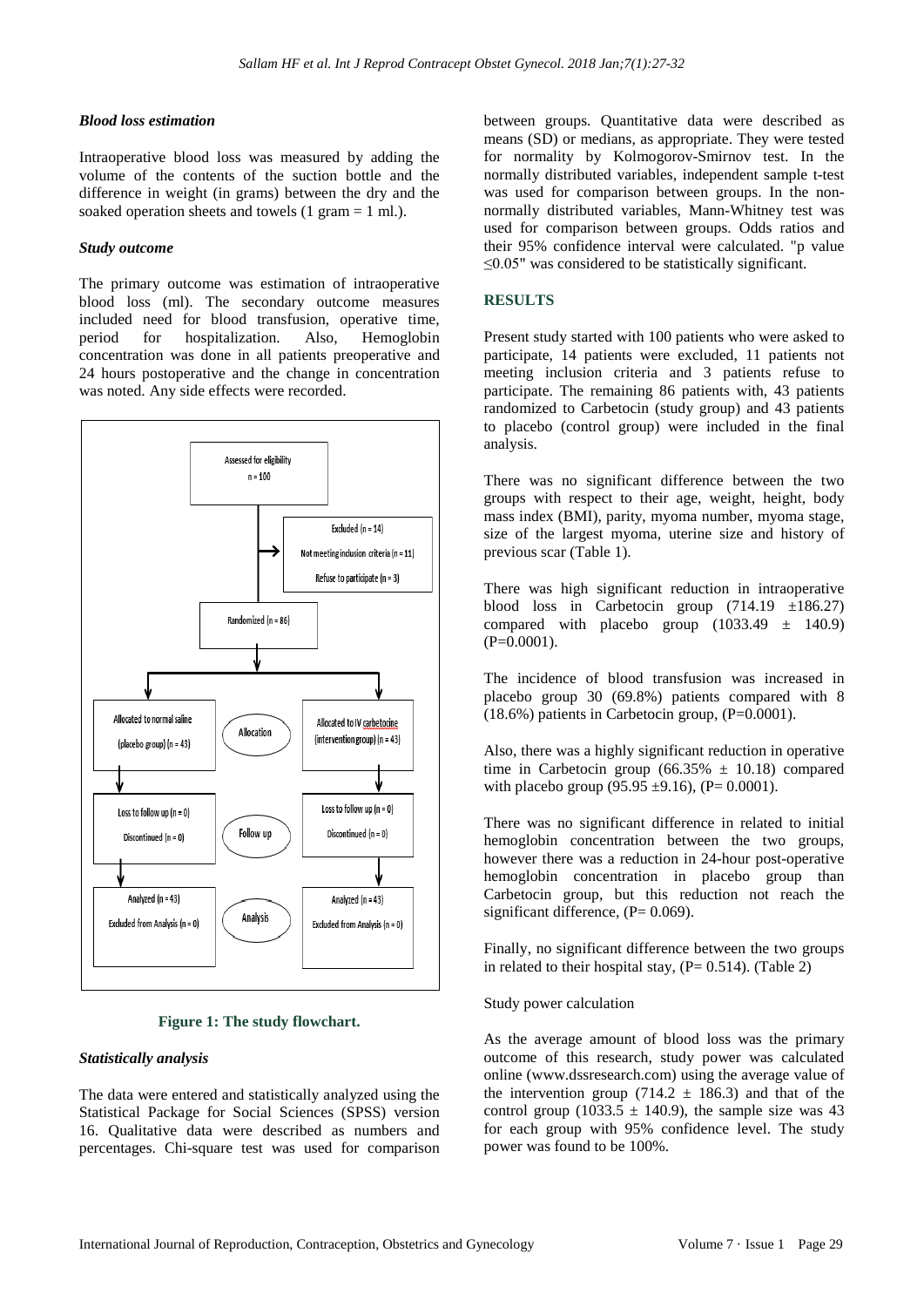| <b>Characteristics</b>    | Placebo group $(n = 43)$ | Carbetocine group $(n = 43)$ | <b>Significance</b> |
|---------------------------|--------------------------|------------------------------|---------------------|
| Age                       | $34.49 \pm 4.39$         | $34.84 \pm 4.41$             | 0.714               |
| Weight                    | $67.77 \pm 7.11$         | $68.19 \pm 6.51$             | 0.777               |
| Height                    | $163.14 \pm 4.1$         | $163.16\pm4.12$              | 0.979               |
| BMI                       | $25.43 \pm 2.06$         | $25.58 \pm 2$                | 0.729               |
| Parity                    | $2(0-5)$                 | $2(0-4)$                     | 0.781               |
| Myoma number              | $3(1-5)$                 | $3(1-5)$                     | 0.454               |
| <b>Myoma</b> stage        |                          |                              |                     |
| 3                         | 9(20.9)                  | 8(18.6)                      | 0.979               |
| $\overline{4}$            | 11(25.6)                 | 10(23.3)                     |                     |
| 5                         | 9(20.9)                  | 10(23.3)                     |                     |
| 6                         | 14(32.6)                 | 15(34.9)                     |                     |
| Size of the largest myoma | $13.09 \pm 3.85$         | $13.21 \pm 3.41$             | 0.882               |
| Uterine size              | $20.6 \pm 4.04$          | $20.75 \pm 3.6$              | 0.866               |
| Pervious scar             | 14(32.6)                 | 15(34.9)                     | 0.820               |

#### **Table 1: Demographic criteria of the study groups.**

BMI (Body Mass Index), Variables are presented as mean±standard deviation, median (minimum–maximum) and number (percentage).

**Table 2: Peri-operative variables in the study groups.**

| <b>Variables</b>          | Placebo group, $(n = 43)$ | Carbetocine group, $(n = 43)$ | <b>Significance</b> |
|---------------------------|---------------------------|-------------------------------|---------------------|
| Initial Hemoglobin        | $10.69 \pm 0.89$          | $10.73 \pm 0.85$              | 0.843               |
| Post-operative hemoglobin | $9.87 \pm 0.77$           | $10.18 \pm 0.78$              | 0.069               |
| <b>Blood</b> loss         | $1033.49 \pm 140.9$       | $714.19 \pm 186.27$           | $0.0001*$           |
| Blood transfusion         | 30(69.8)                  | 8 (18.6)                      | $0.0001*$           |
| Operative time            | $95.95 \pm 9.16$          | $66.35 \pm 10.18$             | $0.0001*$           |
| <b>Hospital Stay</b>      | $3.49 \pm 0.83$           | $3.37 \pm 0.82$               | 0.514               |

Variables are presented as mean±standard deviation, median (minimum–maximum) and number (percentage); \* Statistically significant.

#### **DISCUSSION**

Open myomectomy remain the main option has been shown to have satisfactory result as regard fertility preservation and symptom resolution with specially when the number and size of leiomyomas do not permit any other surgical rout of the surgery. Hemorrhage remains the most important concern with open myomectomy. Blood loss during surgery largely depends on the number and size of the fibroids removed and the technique adopted during myomectomy.<sup>3</sup>

Various techniques are available to reduce intra-operative bleeding, but differences in patient characteristics make any comparison of efficacy difficult. Consequently, there is still no agreement on the preferred method of hemostasis.<sup>7</sup>

To the best of our knowledge this randomized, doubleblinded study was the first designed to specifically compare the effect of Carbetocin (100 μg) IV in reduce the blood loss during open myomectomy

In this study, the mean blood loss in the placebo group was 1033mL and 714 mL in the study group. This demonstrates IV Carbetocin was associated with a mean reduction in blood loss of 310 ml.

In concordance with the present results Yang M, et al compare Carbetocin versus Oxytocin in decrease blood loss during laparoscopic myomectomy and concluded that giving Carbetocin preoperatively to laparoscopic myomectomy patients had good clinical efficacy, bringing about less blood loss, shorter operative time and rapid postoperative recovery. It is, therefore considered safe and reliable and worthy of clinical applications.<sup>12</sup>

Also, Allah G et al study the effect of intra-myometrial Carbetocin injection in reducing intraoperative blood loss during myomectomy and conclude that Injection of intramyometrial Carbetocin was associated with less blood loss during myomectomy. Moreover, it may lower the need for blood transfusion. Patients in whom Carbetocin was used showed lower drop in their hemoglobin and hematocrit levels when measured 48 hours postoperatively. 13

There are some reports of a positive effect on several outcomes after Carbetocin for prevention of post-partum hemorrhage after cesarean section and vaginal delivery. However, there was a paucity of information regarding the efficacy of a IV Carbetocin for reduce blood loss during myomectomy.14,15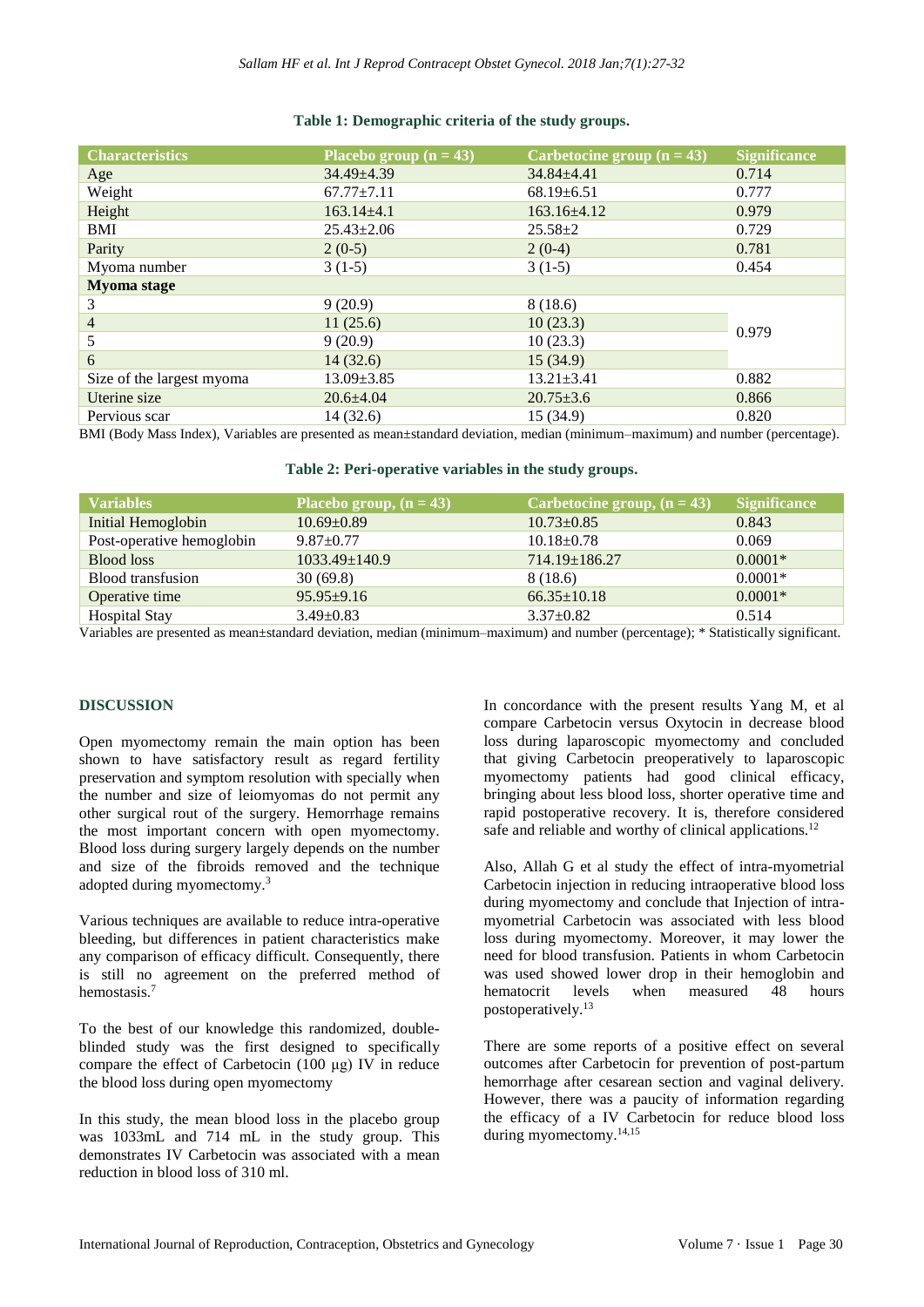Carbetocin is a newer agent that can potentially provide the benefit of longer acting maintenance of oxytocic action without the need for prolonged infusion

Carbetocin was initially developed in the 1970s as a veterinary product; it is a long-acting synthetic octapeptide analogue of oxytocin (which is a nonapeptide) with agonist properties at the oxytocin receptor. Structural differences to oxytocin include replacement of the amino-group of cysteine by a hydrogen atom, modification of the disulphide bond by a thio-ether bond and a substitution of the hydroxyl group of tyrosine by a methyloxyl group. These molecular changes give Carbetocin more stability and avoid early decomposition by disulphidase, aminopeptidase and oxidoreductase enzymes.<sup>16</sup> The pharmacodynamic properties of Carbetocin are comparable to those of endogenous oxytocin. Carbetocin selectively binds to oxytocin receptors in the smooth muscle of the uterus resulting in rhythmic uterine contractions, increased frequency of existing contractions, and increased uterine tone.<sup>17</sup> Since the half-life of oxytocin is only 10 to 15 minutes, synthetic long-lasting oxytocin agonistic analogs have been synthesized. In particular, 1-desamino-1 monocarbo-(2-O-methyltyrosine)-oxytocin (carbetocin) shows structural modifications that increase its half-life, that is, by 40 minutes, and prolonging its pharmacological effects in terms of myometrial contractility.<sup>18</sup> Carbetocin binds selectively to OXTRs in the uterine smooth muscle. It is able both to stimulate uterine rhythmic contractions, increasing the frequency of already present contractions, and to raise the tone of the uterine muscle. It can be administered as a single-dose injection, either intravenously or intramuscularly.<sup>19</sup> Rhythmic uterine contractions continue for 60 minutes after the intravenous injection and for 120 minutes after the intramuscular administration. Currently, a dosage of 100 mg of Carbetocin is used for the prevention of PPH.<sup>20</sup>

In the present study, we compared the pre-operative and postoperative hemoglobin and as secondary outcomes observing the change in hemoglobin and was lower in the study group but not reach statistical significance. Gad Allah et al showed in their study significant decrease of post-operative HB in control group.<sup>13</sup>

In the present study operative time and blood transfusion is statistically significant decrease in the Carbetocin group. This result was in concordance with Allah G et al and Yang, et al. 12,13

One of the strength of the present study was that double blind randomized study provides the first evidence that a IV Carbetocin a simple alternative preemptive intervention for reduced intraoperative blood loss and need of blood transfusion during abdominal myomectomy. Another strength of the present study as the average amount of blood loss was the primary outcome of this research, study power was calculated online was found to be 100%.

One limitation of the present study was that we did not used alkaline hematin method which is a validated method for accurate measurement of blood loss, but instead we used a gravimetric method to measure the amount of blood loss.<sup>21</sup> However Marcel H et al in veterinary surgery compare gravimetric and colorimetric methods of quantifying surgical blood loss and conclude that estimation of blood loss using a gravimetric method is accurate and µobjective tool to evaluate intraoperative blood loss. 22,24

#### **CONCLUSION**

A single pre-operative dose of IV Carbetocin is a simple, cost effective method for reducing intra-operative blood loss and operative time in abdominal myomectomy. Investigation of Carbetocin use in larger population groups and with different dosages and another route together with comparison of other methods used to reduce bleeding during myomectomy, is required.

*Funding: No funding sources Conflict of interest: None declared Ethical approval: The study was approved by the Institutional Ethics Committee*

#### **REFERENCES**

- 1. Marsh EE, Ekpo GE, Cardozo ER, Brocks M, Dune T, Cohen LS. Racial differences in fibroid prevalence and ultrasound findings in asymptomatic young women (18-30 years old): a pilot study. Fertility and Sterility. 2013;99(7):1951-7.
- 2. Taylor A, Sharma M, Tsirkas P, Di Spiezio Sardo A, Setchell M, Magos A. Reducing blood loss at open myomectomy using triple tourniquets: a randomized controlled trial. Br J Obstet Gynaecol. 2005;112:340- 5.
- 3. Kongnyuy EJ, Wiysonge CS. Interventions to reduce haemorrhage during myomectomy for fibroids. Cochrane Database Syst Rev. 2011:Cd005355.
- 4. Atashkhoei S, Fakhari S, Pourfathi H, Bilehjani E, Garabaghi PM, Asiaei A. Effect of oxytocin infusion on reducing the blood loss during abdominal myomectomy: a double-blind randomised controlled trial. BJOG. 2016;124:292-8
- 5. Busnelli M, Rimoldi V, Vigano P, Persani L, Di Blasio AM, Chini B. Oxytocin-induced cell growth proliferation in human myometrial cells and leiomyomas. Fertil Steril. 2010;94:1869-74.
- 6. Agostini A, Ronda I, Franchi F, Bretelle F, Roger V, Cravello L, et al: Oxytocin during myomectomy: a randomized study. Eur J Obstet Gynecol Reprod Biol 2005;118:235-8.
- 7. Wang CJ, Lee CL, Yuen LT, Kay N, Han CM, Soong YK. Oxytocin infusion in laparoscopic myomectomy may decrease operative blood loss. J Minim Invasive Gynecol. 2007;14:184-8.